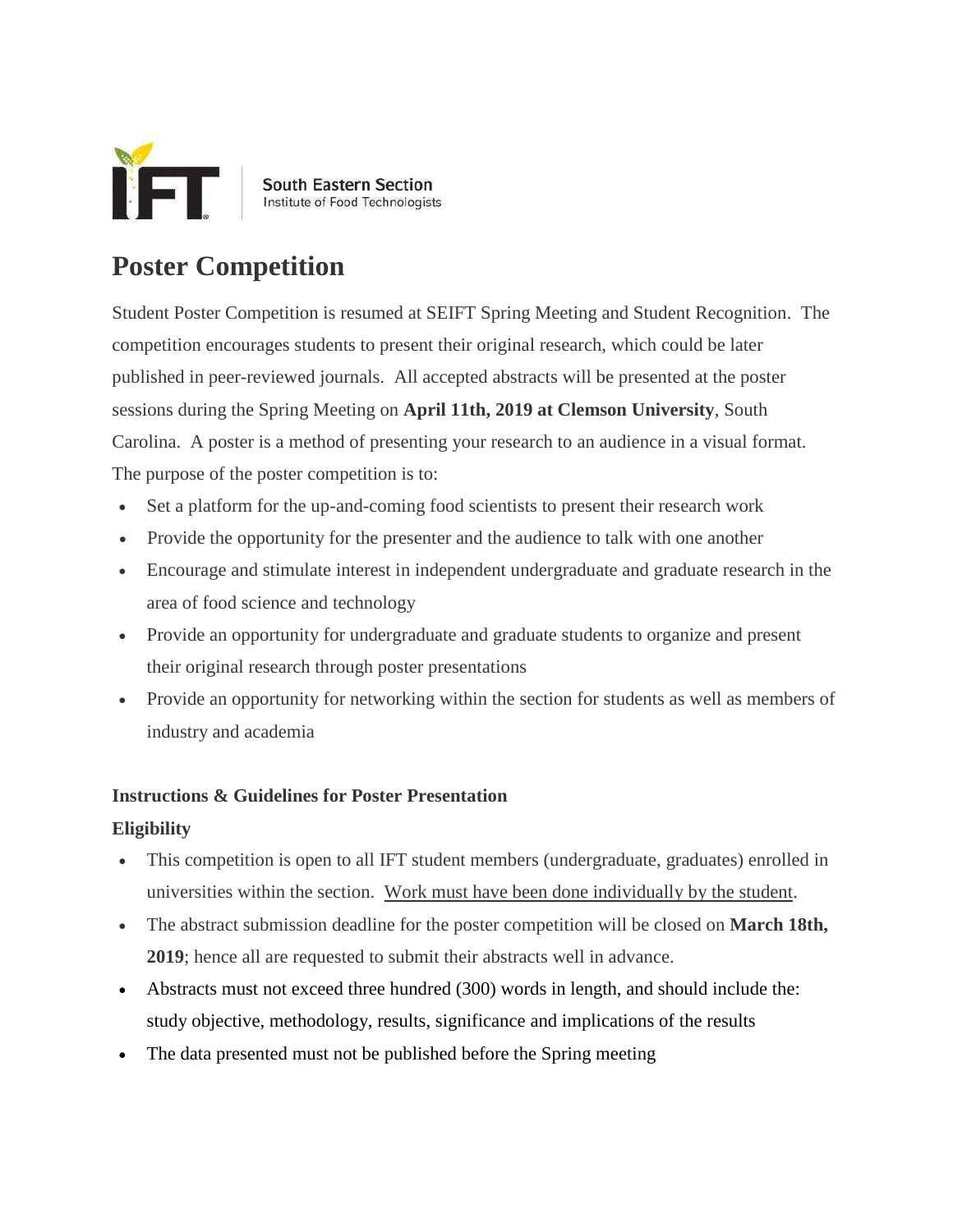- A maximum of five pertinent references less than 5 years old must be included. References are not included in the word count, and must follow the Journal of Food Science citation style
- Two versions of the abstract must be submitted. One must include the paper title, as well as the name and address of the author. The second must only include the paper title. No professors' names may appear as a co-authors

### **Judging Criteria**

- The judgment will be done by Board of Jury of at least three IFT members representing academia, industry, and/or government
- Abstract Judging Criteria Points (100 total)

|         | • Adherence to rules of competition                      |    |
|---------|----------------------------------------------------------|----|
| $\circ$ | Presentation of research importance and relevance        | 20 |
| $\circ$ | Explanation of objectives and background                 | 15 |
| $\circ$ | Presentation and explanation of experimental methodology | 15 |
|         | • Presentation and explanation of results                | 15 |
| $\circ$ | Explanation and soundness of conclusions                 | 15 |
| $\circ$ | Professionalism, organization and style                  | 15 |

# **Abstract & Poster Presentation**

- Poster size:  $48''$  x  $48''$  (4 ft. x 4 ft.)
- Abstract and poster presentations will be judged based on the following criteria:
- The abstracts and posters MUST address the following sections:
	- o Justification
	- o Objective
	- o Methods
	- o Results
	- o Significance and implications of your research to the food science field
	- o References (maximum 5)
	- o Do not include credits or grant support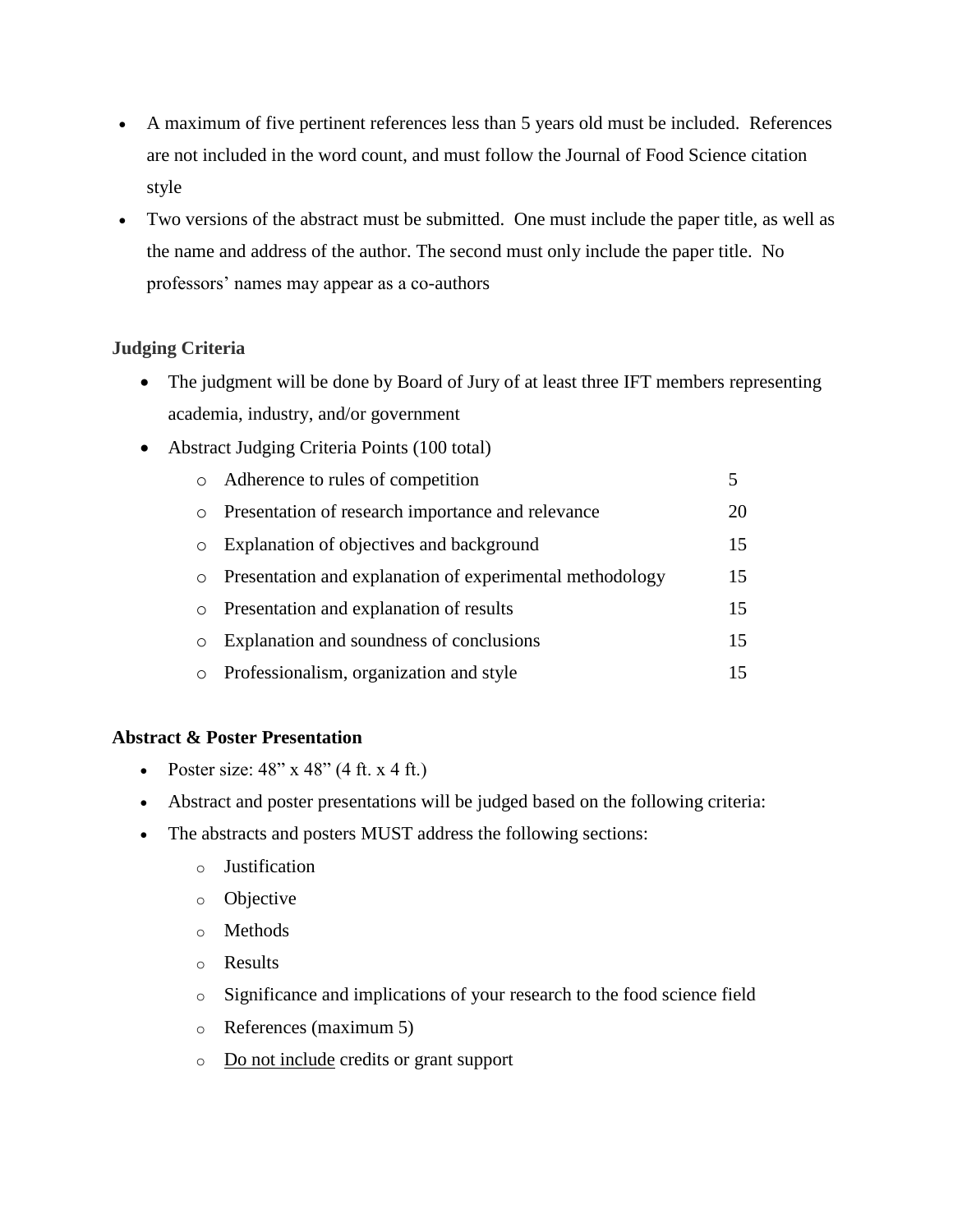- Organize your poster into subdivisions, space your information proportionally: divide your poster either horizontally or vertically into sections (see above), and place your materials within those spaces
- Choose colors carefully and pay attention to contrast
- Cropping, Margins and Spacing: All edges and margins should be straight and even. Do not overcrowd space and be attentive to balance from top to bottom and from the side margins. Organize your elements into columns
- White space: (the area not covered with text or graphics): Not too much (or the viewer's eye will wander). Not too little (or you will confuse and overwhelm your viewer)
- Try not to stand directly in front of your poster, allow other scientists to view the entire poster. Stand to the side.

#### **Poster Presentation Judging Criteria Points (50 total)**

- o Organization and presentation of content 25 o Professional and scholarship of presentation 15 o Ability to answer judges' questions 10
- When the competition is being conducted, each participant should be ready in front of his/her poster to answer all questions from the judges
- The judges will come to your poster during poster presentations
- You will be given about 5 minutes to present your poster including questions and answers. Judges may pose questions during the evaluation of the poster
- The judge's decision will be final and no clarification will be given

#### **Visuals and Text**

- Present numerical data in the form of graphs, rather than tables (graphs make trends in the data much more evident). If data must be presented in table-form, Keep it Simple.
- Visuals should be simple and bold.
- Avoid acronyms and extensive mathematical notations as much as possible
- Avoid submitting compactly packed, high word-count posters.
- Text should be readable from five feet distance.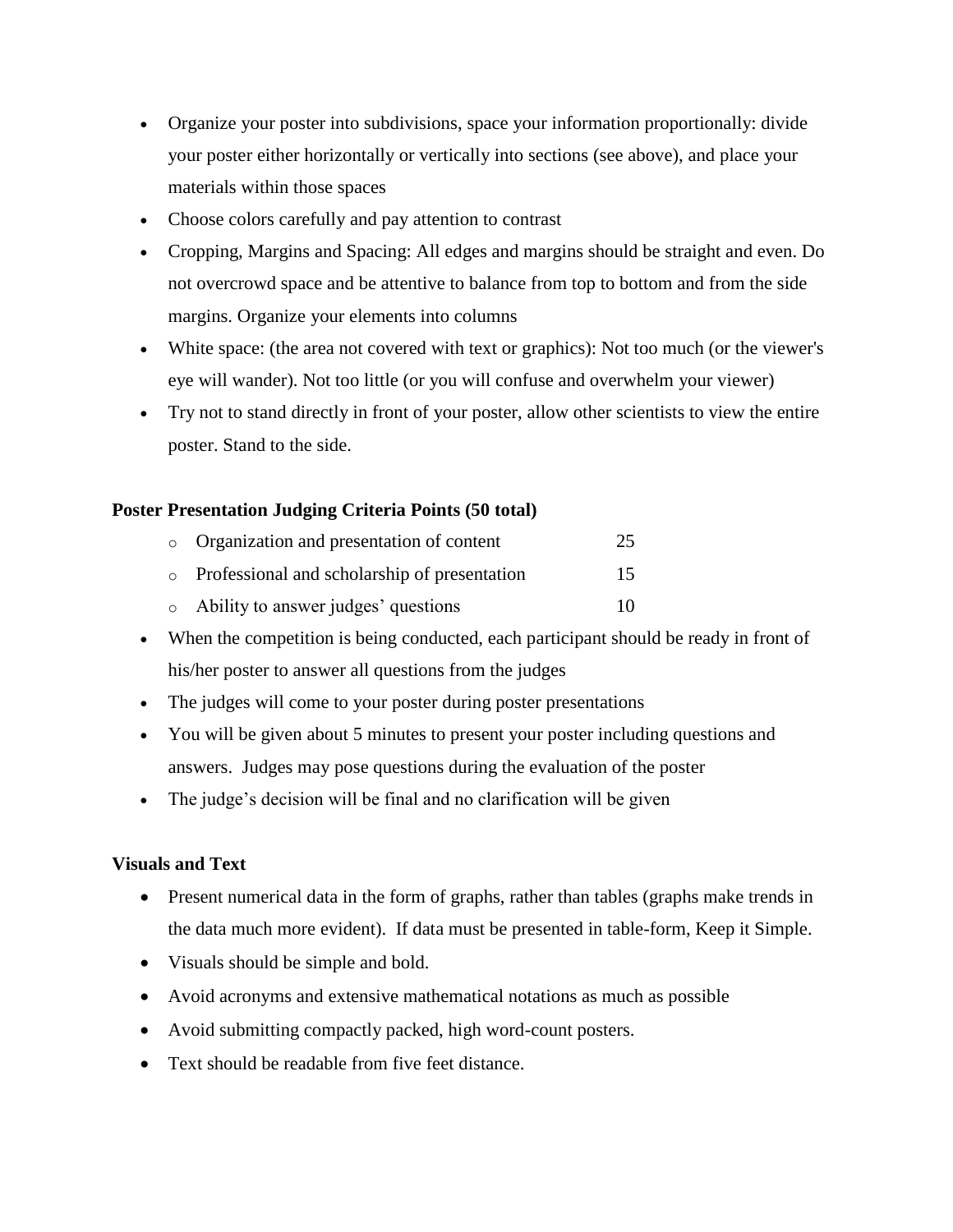• The title, contents and the author's information should be clearly visible from a distance of 1-2 feet.

The selection of the winner will be based on:

- The clarity of poster and oral presentations
- Your overall responses to the questions of the judges and the completeness of work

#### **Poster Categories**

- 1. Fruit and Vegetable Products
- 2. Nutrition
- 3. Sensory and Consumer Sciences
- 4. Education, Extension and Outreach

#### **Abstract and Poster Judging Criteria Checklist**

#### **1. Poster Quality**

- 1. Is the message clear?
- 2. Is the poster attractive and professionally prepared?
- 3. Does the poster generate interest in the concept without verbal explanation?
- 4. Did the poster adhere to submission guidelines?

#### **2. Presentation Quality**

- 1. Is the poster informing or persuading? Were the presenters convincing, knowledgeable, in command of the situation and on top of the information?
- 2. Did the presenter provide enough information and explanation to effectively convey their ideas?

#### **3. Professional Presence**

1. Did the presenter conduct him/herself in a professional manner?

#### **4. Judges' Impressions**

1. Why should a judge care about this proposal?

#### **5. Intangible or WOW factor**

2. Did the presenter and poster leave a lasting impression?